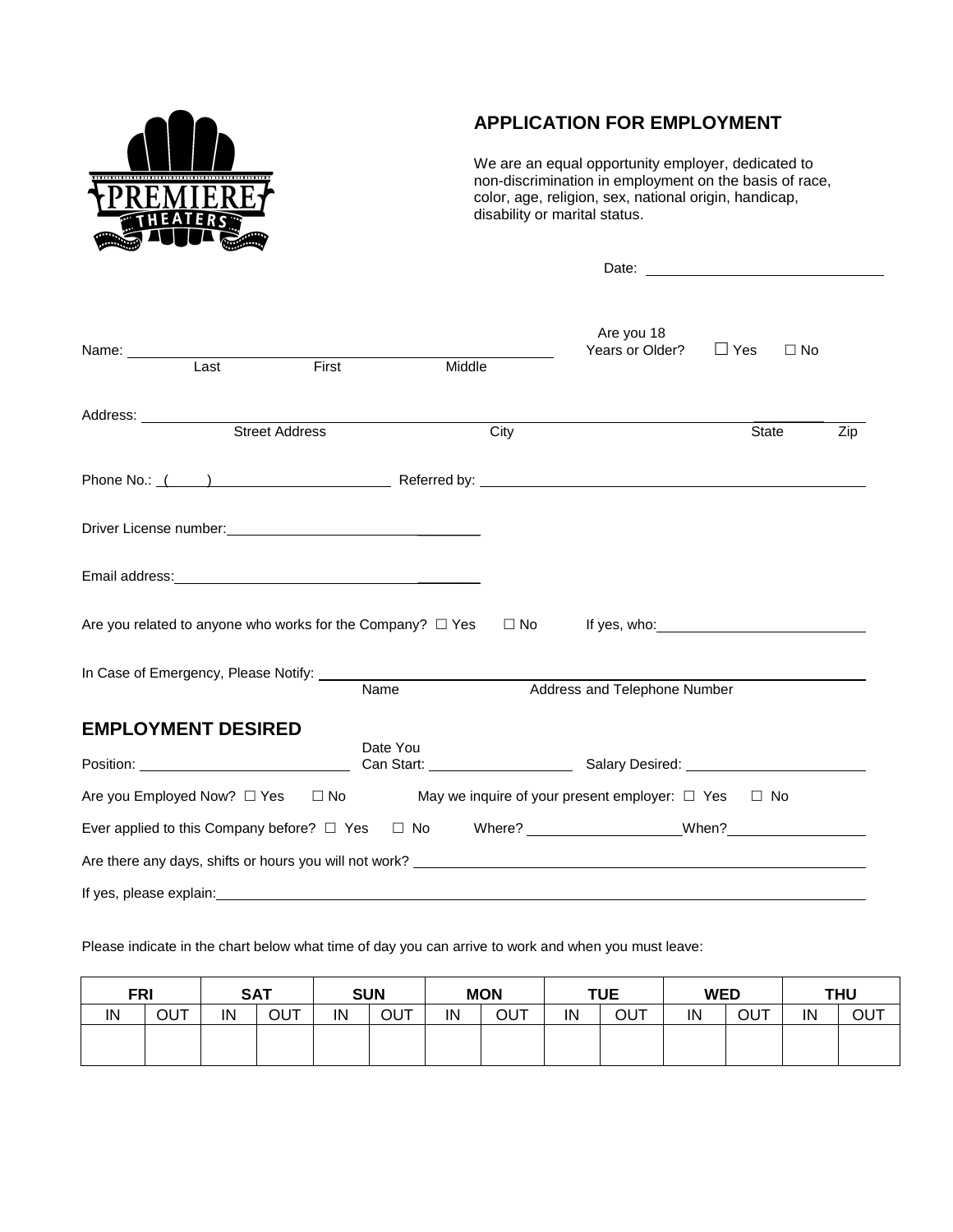#### **EDUCATION**

|                                                        | Name and Location |                    |                         |               |
|--------------------------------------------------------|-------------------|--------------------|-------------------------|---------------|
|                                                        | of School         | Degree/Certificate | <b>Subjects Studied</b> | Grade Average |
| <b>High School:</b>                                    |                   |                    |                         |               |
| College:                                               |                   |                    |                         |               |
| <b>Trade, Business or</b><br>Correspondence<br>School: |                   |                    |                         |               |
| Other (including<br>graduate school):                  |                   |                    |                         |               |

NOTE: A "yes" answer to the next 3 questions will not necessarily preclude employment. We will consider the nature and severity of the offense, the time since the offense, and the nature of the position sought.

Have you ever been convicted of, or pled guilty, no contest or *nolo contendere* to a crime?  $\Box$  Yes  $\Box$  No

If yes, give details (date, place, offense(s), disposition):

Have you ever been charged with a crime and either been placed on a court-ordered probation, had adjudication withheld, or entered a pre-trial intervention program?  $\square$  Yes  $\square$  No entered a pre-trial intervention program?

If yes, give details (date, place, offense(s), disposition):

Have you ever been a defendant in a civil action for intentional tort(s) (e.g. assault, battery, intentional infliction of emotional distress), or an unlawful employment practice (e.g. sexual or racial harassment)  $\Box$  Yes  $\Box$  No

If yes, give details (date, place, disposition):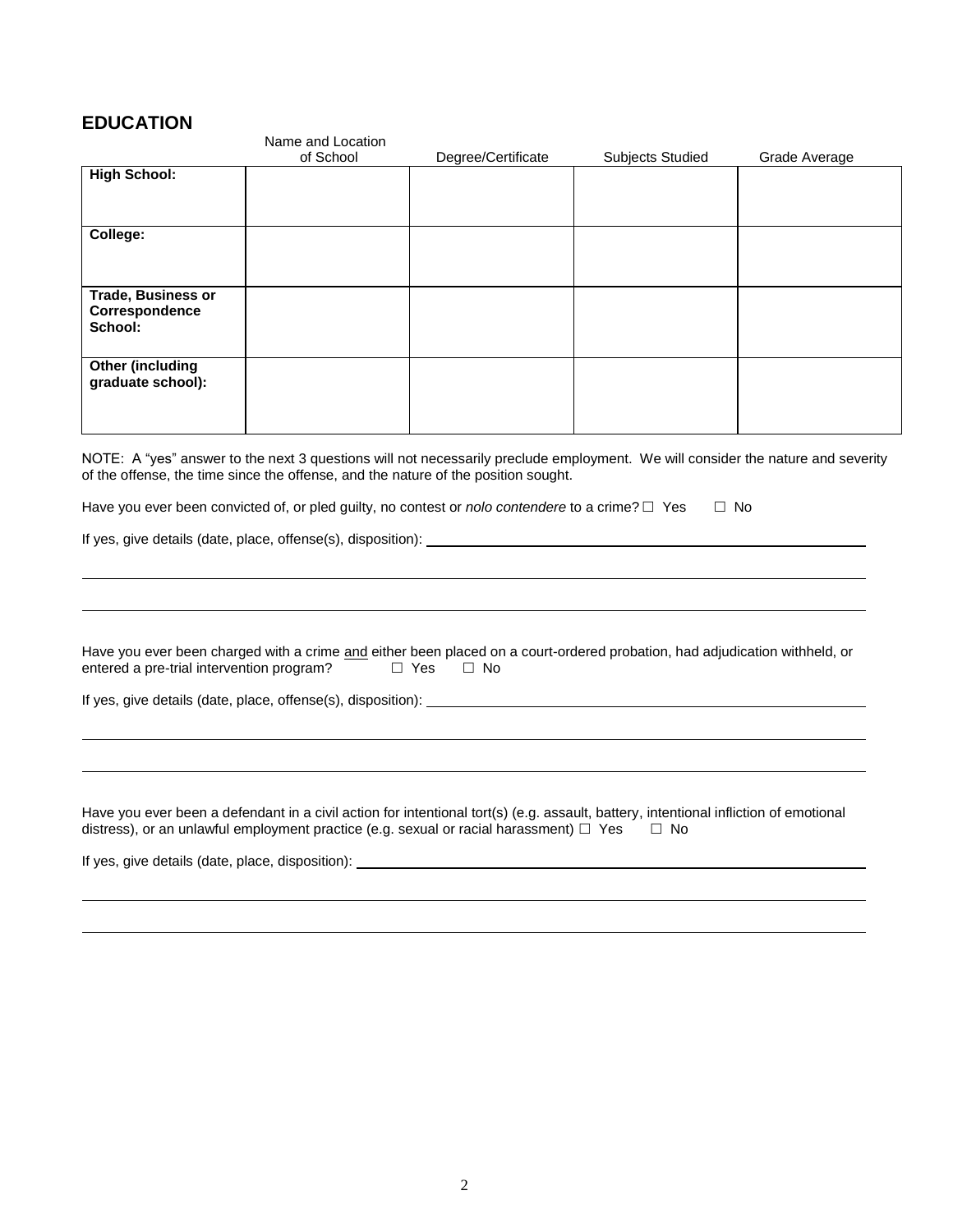### **PREVIOUS EMPLOYMENT**

Please list the names of your present and all previous employers in chronological order with present or last employment first. Be sure to account for all periods of time including military service and any period of unemployment. Use additional pages if required. If self-employed, give firm name and supply business references. **All information must be completed.**

| Name of Present or Last Employer:                                                                                                                                                                                                                                                                                                                                                                                                                                                                    | <b>Current Salary:</b>    |
|------------------------------------------------------------------------------------------------------------------------------------------------------------------------------------------------------------------------------------------------------------------------------------------------------------------------------------------------------------------------------------------------------------------------------------------------------------------------------------------------------|---------------------------|
| Address:                                                                                                                                                                                                                                                                                                                                                                                                                                                                                             | <b>Phone No.:</b> $($     |
| <b>Your Job Title:</b>                                                                                                                                                                                                                                                                                                                                                                                                                                                                               | <b>Supervisor's Name:</b> |
| TO: / /<br>Month Day Year<br>$FROM:$ /<br>$\begin{array}{c}\n\sqrt{1 - \frac{1}{2}} \\ \frac{1}{2} \arccos \left( \frac{1}{2} \right) \\ \frac{1}{2} \arccos \left( \frac{1}{2} \right) \\ \frac{1}{2} \arccos \left( \frac{1}{2} \right) \\ \frac{1}{2} \arccos \left( \frac{1}{2} \right) \\ \frac{1}{2} \arccos \left( \frac{1}{2} \right) \\ \frac{1}{2} \arccos \left( \frac{1}{2} \right) \\ \frac{1}{2} \arccos \left( \frac{1}{2} \right) \\ \frac{1}{2} \arccos \left( \frac{1}{2} \right)$ | <b>HOURS PER WEEK:</b>    |
| Month Day                                                                                                                                                                                                                                                                                                                                                                                                                                                                                            |                           |
| <b>Duties and Responsibilities:</b>                                                                                                                                                                                                                                                                                                                                                                                                                                                                  |                           |
|                                                                                                                                                                                                                                                                                                                                                                                                                                                                                                      |                           |
|                                                                                                                                                                                                                                                                                                                                                                                                                                                                                                      |                           |
|                                                                                                                                                                                                                                                                                                                                                                                                                                                                                                      |                           |
|                                                                                                                                                                                                                                                                                                                                                                                                                                                                                                      |                           |
| <b>Reason for Leaving:</b>                                                                                                                                                                                                                                                                                                                                                                                                                                                                           |                           |
|                                                                                                                                                                                                                                                                                                                                                                                                                                                                                                      |                           |
| <b>Name of Next Previous Employer:</b>                                                                                                                                                                                                                                                                                                                                                                                                                                                               | Salary:                   |
| <b>Address:</b>                                                                                                                                                                                                                                                                                                                                                                                                                                                                                      | Phone No.: ( )            |
| <b>Your Job Title:</b>                                                                                                                                                                                                                                                                                                                                                                                                                                                                               | <b>Supervisor's Name:</b> |
| <b>FROM:</b> / / <b>TO:</b> / /<br>Month Day Year <b>TO:</b> / / <i>Year Month Day</i> Year                                                                                                                                                                                                                                                                                                                                                                                                          | <b>HOURS PER WEEK:</b>    |
| <b>Duties and Responsibilities:</b>                                                                                                                                                                                                                                                                                                                                                                                                                                                                  |                           |
|                                                                                                                                                                                                                                                                                                                                                                                                                                                                                                      |                           |
|                                                                                                                                                                                                                                                                                                                                                                                                                                                                                                      |                           |
|                                                                                                                                                                                                                                                                                                                                                                                                                                                                                                      |                           |
|                                                                                                                                                                                                                                                                                                                                                                                                                                                                                                      |                           |
|                                                                                                                                                                                                                                                                                                                                                                                                                                                                                                      |                           |
| <b>Reason for Leaving:</b>                                                                                                                                                                                                                                                                                                                                                                                                                                                                           |                           |
|                                                                                                                                                                                                                                                                                                                                                                                                                                                                                                      |                           |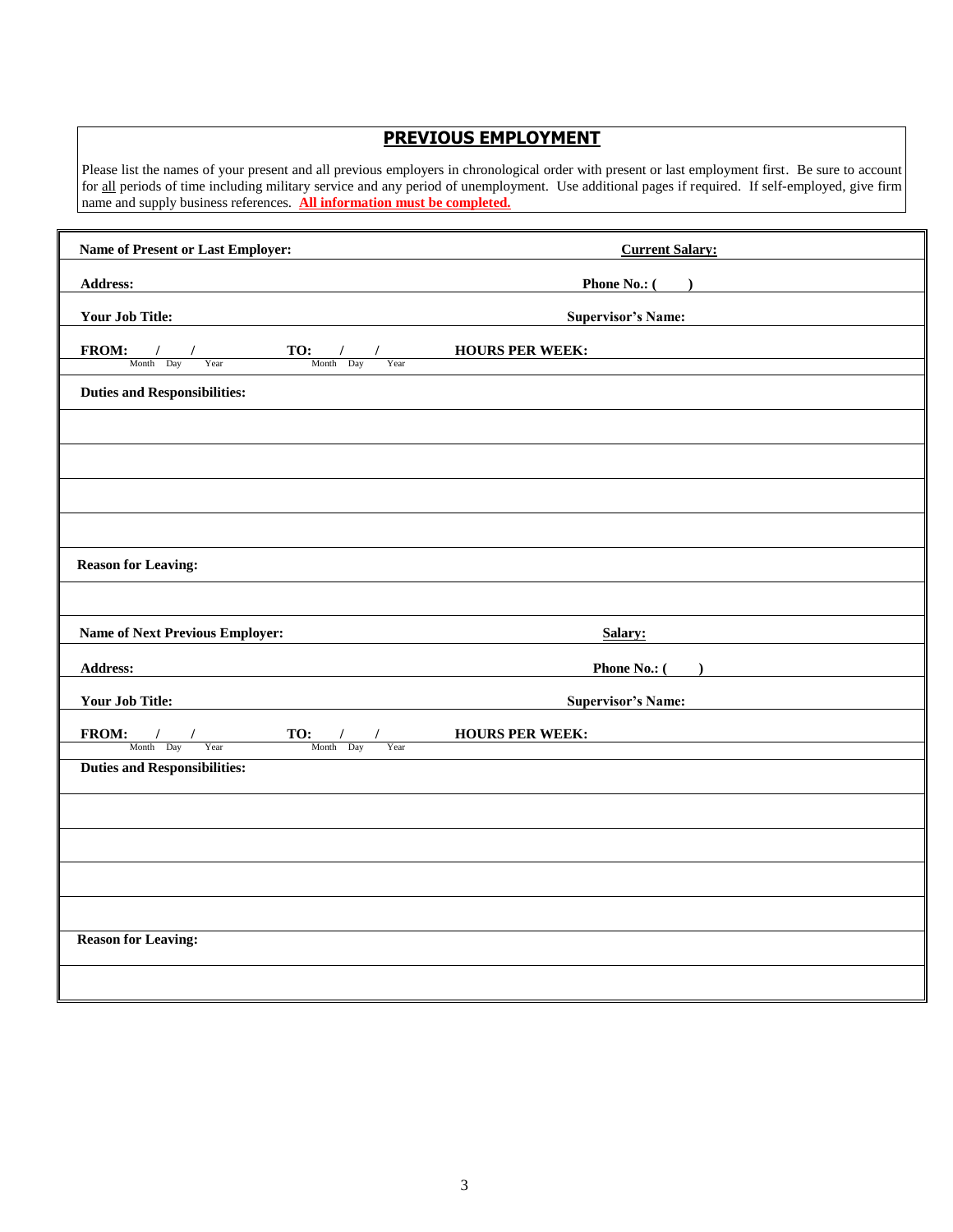| <b>Name of Next Previous Employer:</b>                                                                                                                                                                                                                                                                                                                                                                                                                                      | Salary:                   |
|-----------------------------------------------------------------------------------------------------------------------------------------------------------------------------------------------------------------------------------------------------------------------------------------------------------------------------------------------------------------------------------------------------------------------------------------------------------------------------|---------------------------|
| <b>Address:</b>                                                                                                                                                                                                                                                                                                                                                                                                                                                             | <b>Phone No.:</b> $($     |
| <b>Your Job Title:</b>                                                                                                                                                                                                                                                                                                                                                                                                                                                      | <b>Supervisor's Name:</b> |
| $\frac{1}{\sqrt{1-\frac{1}{1-\frac{1}{1-\frac{1}{1-\frac{1}{1-\frac{1}{1-\frac{1}{1-\frac{1}{1-\frac{1}{1-\frac{1}{1-\frac{1}{1-\frac{1}{1-\frac{1}{1-\frac{1}{1-\frac{1}{1-\frac{1}{1-\frac{1}{1-\frac{1}{1-\frac{1}{1-\frac{1}{1-\frac{1}{1-\frac{1}{1-\frac{1}{1-\frac{1}{1-\frac{1}{1-\frac{1}{1-\frac{1}{1-\frac{1}{1-\frac{1}{1-\frac{1}{1-\frac{1}{1-\frac{1}{1-\frac{1}{1-\frac{1}{1-\frac{1}{1-\frac{1}{1-\$<br>FROM:<br>$\frac{1}{2}$<br>$\frac{1}{\sqrt{1-x^2}}$ | <b>HOURS PER WEEK:</b>    |
| $\frac{1}{2}$ Month Day                                                                                                                                                                                                                                                                                                                                                                                                                                                     |                           |
| <b>Duties and Responsibilities:</b>                                                                                                                                                                                                                                                                                                                                                                                                                                         |                           |
|                                                                                                                                                                                                                                                                                                                                                                                                                                                                             |                           |
|                                                                                                                                                                                                                                                                                                                                                                                                                                                                             |                           |
|                                                                                                                                                                                                                                                                                                                                                                                                                                                                             |                           |
| <b>Reason for Leaving:</b>                                                                                                                                                                                                                                                                                                                                                                                                                                                  |                           |
|                                                                                                                                                                                                                                                                                                                                                                                                                                                                             |                           |
| <b>Name of Next Previous Employer:</b>                                                                                                                                                                                                                                                                                                                                                                                                                                      | Salary:                   |
| Address:                                                                                                                                                                                                                                                                                                                                                                                                                                                                    | <b>Phone No.:</b> $($     |
| <b>Your Job Title:</b>                                                                                                                                                                                                                                                                                                                                                                                                                                                      | <b>Supervisor's Name:</b> |
| $\begin{tabular}{c c c c c} \hline \textbf{FROM:} & / & / \\ \hline \textbf{Month} & \textbf{Day} & \textbf{Year} & \textbf{NOTE} \\ \hline \textbf{Month} & \textbf{Day} & \textbf{Year} & \textbf{Year} \\ \hline \end{tabular} \begin{tabular}{c c c} \hline \textbf{I} & \textbf{OURS PER WEEK:} \\ \hline \textbf{Month} & \textbf{Day} & \textbf{Year} \\ \hline \end{tabular}$                                                                                       |                           |
|                                                                                                                                                                                                                                                                                                                                                                                                                                                                             |                           |
| <b>Duties and Responsibilities:</b>                                                                                                                                                                                                                                                                                                                                                                                                                                         |                           |
|                                                                                                                                                                                                                                                                                                                                                                                                                                                                             |                           |
|                                                                                                                                                                                                                                                                                                                                                                                                                                                                             |                           |
|                                                                                                                                                                                                                                                                                                                                                                                                                                                                             |                           |
| <b>Reason for Leaving:</b>                                                                                                                                                                                                                                                                                                                                                                                                                                                  |                           |
|                                                                                                                                                                                                                                                                                                                                                                                                                                                                             |                           |
| Did you work for any of these employers under a different name: $\square$ Yes                                                                                                                                                                                                                                                                                                                                                                                               | $\Box$ No                 |
|                                                                                                                                                                                                                                                                                                                                                                                                                                                                             |                           |

If yes, which employer(s) and under what name(s)?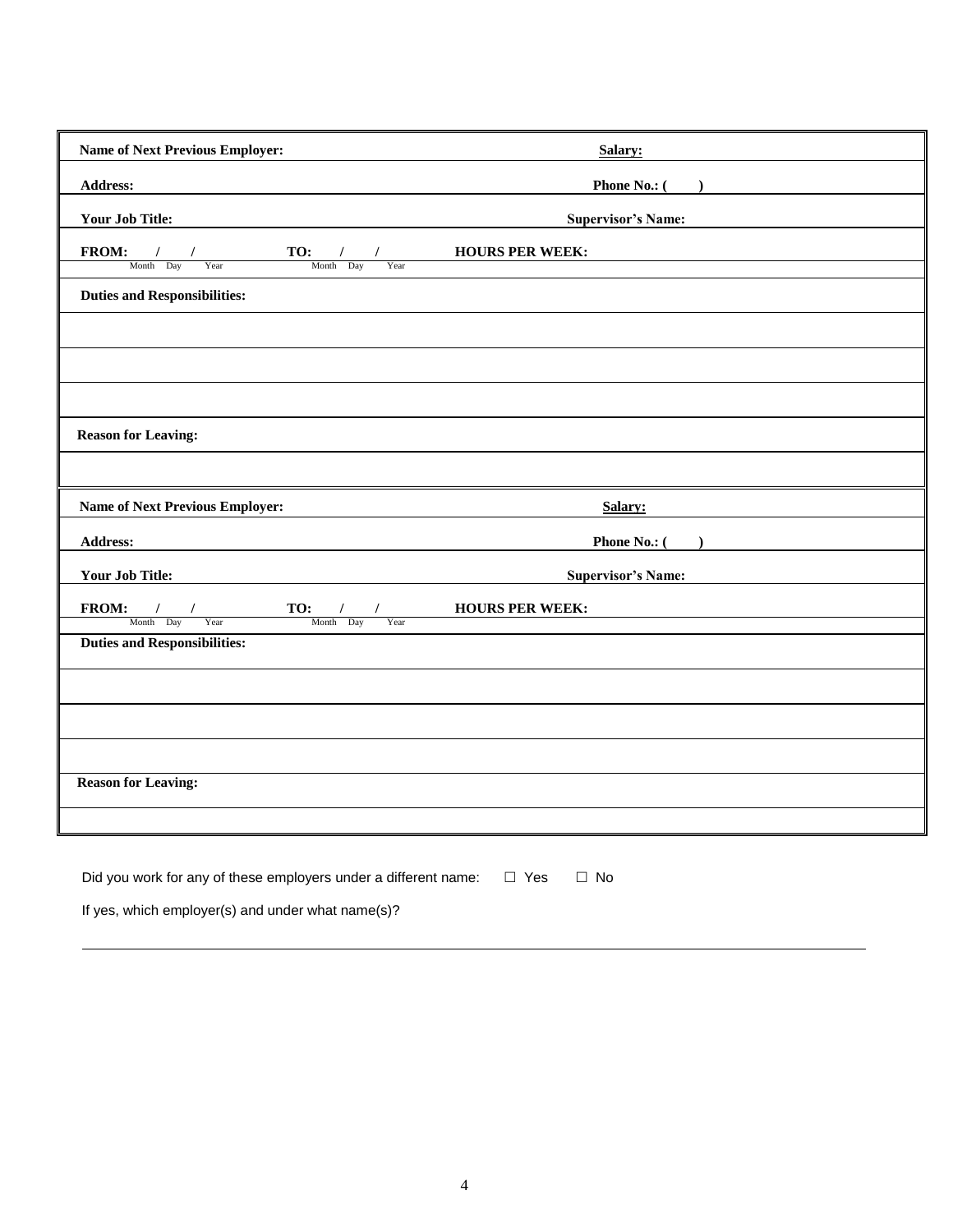## **GAPS OF EMPLOYMENT**

Please account for any period longer than 30 days of unemployment other than those when you were attending school.

|                                                                                                                                                                                                                                | <b>FROM</b>                                                                                                                                                                                                                                                | TO      |  | <b>EXPLANATION</b> |  | <b>NAME AND ADDRESS OF PERSON WHO</b><br><b>CAN BE CONTACTED</b> |  |  |
|--------------------------------------------------------------------------------------------------------------------------------------------------------------------------------------------------------------------------------|------------------------------------------------------------------------------------------------------------------------------------------------------------------------------------------------------------------------------------------------------------|---------|--|--------------------|--|------------------------------------------------------------------|--|--|
| MO.                                                                                                                                                                                                                            | YR.                                                                                                                                                                                                                                                        | MO. YR. |  |                    |  |                                                                  |  |  |
|                                                                                                                                                                                                                                |                                                                                                                                                                                                                                                            |         |  |                    |  |                                                                  |  |  |
|                                                                                                                                                                                                                                |                                                                                                                                                                                                                                                            |         |  |                    |  |                                                                  |  |  |
|                                                                                                                                                                                                                                |                                                                                                                                                                                                                                                            |         |  |                    |  |                                                                  |  |  |
|                                                                                                                                                                                                                                | Did you receive any written disciplinary actions during any previous employment? $\square$ Yes<br>$\Box$ No<br>If yes, please explain:<br>and the control of the control of the control of the control of the control of the control of the control of the |         |  |                    |  |                                                                  |  |  |
|                                                                                                                                                                                                                                |                                                                                                                                                                                                                                                            |         |  |                    |  |                                                                  |  |  |
|                                                                                                                                                                                                                                |                                                                                                                                                                                                                                                            |         |  |                    |  |                                                                  |  |  |
|                                                                                                                                                                                                                                | $\Box$ No<br>Have you ever been discharged or asked to resign? $\square$ Yes                                                                                                                                                                               |         |  |                    |  |                                                                  |  |  |
|                                                                                                                                                                                                                                |                                                                                                                                                                                                                                                            |         |  |                    |  |                                                                  |  |  |
|                                                                                                                                                                                                                                |                                                                                                                                                                                                                                                            |         |  |                    |  |                                                                  |  |  |
| Have you ever failed or refused a drug or alcohol test? $\Box$ Yes<br>$\Box$ No                                                                                                                                                |                                                                                                                                                                                                                                                            |         |  |                    |  |                                                                  |  |  |
| If yes, please explain (include when, where and what action was taken): [16] The substitution of the state of the state of the state of the state of the state of the state of the state of the state of the state of the stat |                                                                                                                                                                                                                                                            |         |  |                    |  |                                                                  |  |  |
|                                                                                                                                                                                                                                |                                                                                                                                                                                                                                                            |         |  |                    |  |                                                                  |  |  |
|                                                                                                                                                                                                                                |                                                                                                                                                                                                                                                            |         |  |                    |  |                                                                  |  |  |

#### REFERENCES: Give below the names of three persons not related to you, whom you have known at least one year.

| <b>Name</b> | <b>Contact Information</b> | <b>Business</b> | Years<br>Acquainted |
|-------------|----------------------------|-----------------|---------------------|
|             |                            |                 |                     |
|             |                            |                 |                     |
|             |                            |                 |                     |
|             |                            |                 |                     |
|             |                            |                 |                     |
|             |                            |                 |                     |